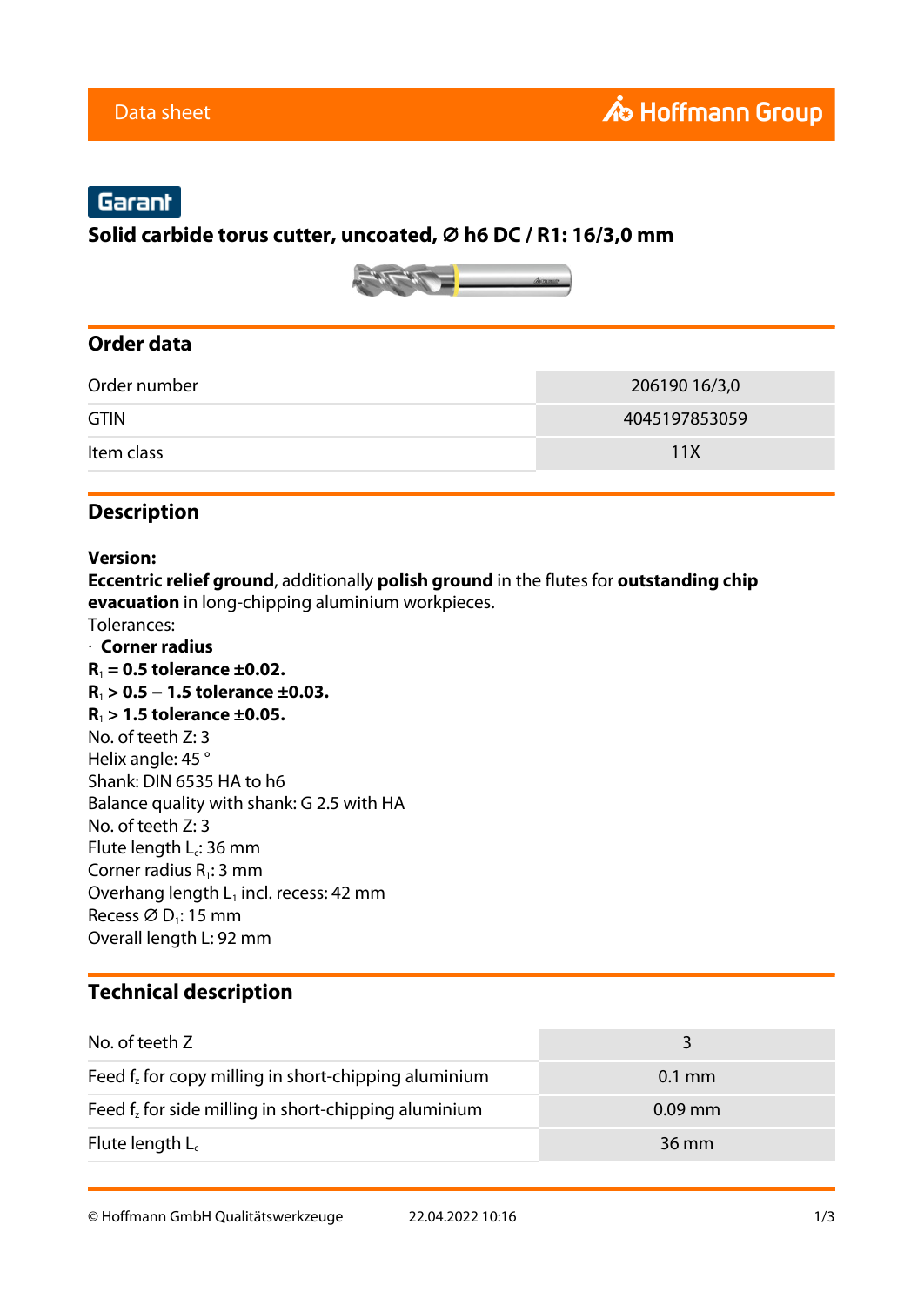| Overhang length $L_1$ incl. recess                                   | 42 mm                            |  |
|----------------------------------------------------------------------|----------------------------------|--|
| Shank                                                                | DIN 6535 HA to h6                |  |
| Balance quality with shank                                           | G 2.5 with HA                    |  |
| Corner radius $R_1$                                                  | 3 mm                             |  |
| Shank $\varnothing$ D <sub>s</sub>                                   | <b>16 mm</b>                     |  |
| Cutting edge $\varnothing$ D <sub>c</sub>                            | <b>16 mm</b>                     |  |
| Recess $\varnothing$ D <sub>1</sub>                                  | 15 mm                            |  |
| Overall length L                                                     | 92 mm                            |  |
| Helix angle                                                          | 45°                              |  |
| Coating                                                              | uncoated                         |  |
| <b>Tool material</b>                                                 | Solid carbide                    |  |
| Standard                                                             | <b>DIN 6527</b>                  |  |
| <b>Type</b>                                                          | W                                |  |
| Tolerance nominal Ø                                                  | h <sub>6</sub>                   |  |
| Direction of infeed                                                  | horizontal, oblique and vertical |  |
| Cutting width $a_e$ for milling operation<br>0.05×D for copy milling |                                  |  |
| Cutting width $a_e$ for milling operation                            | 0.5×D for side milling           |  |
| Through-coolant                                                      | no                               |  |
| Shank tolerance                                                      | h <sub>6</sub>                   |  |
| Colour ring                                                          | yellow                           |  |
| Type of product                                                      | <b>Torus cutter</b>              |  |

# **User data**

|                               | <b>Suitability</b> | $\mathbf{V}_{c}$    | <b>ISO</b> code |
|-------------------------------|--------------------|---------------------|-----------------|
| Aluminium                     | Suitable           | $180 \text{ m/min}$ | N               |
| Aluminium (short<br>chipping) | suitable           | $140 \text{ m/min}$ | N               |
| Alu > 10% Si                  | suitable           | $105 \text{ m/min}$ | N               |
| PMMA acrylic                  | Suitable           | $180 \text{ m/min}$ | N               |

© Hoffmann GmbH Qualitätswerkzeuge 22.04.2022 10:16 2/3